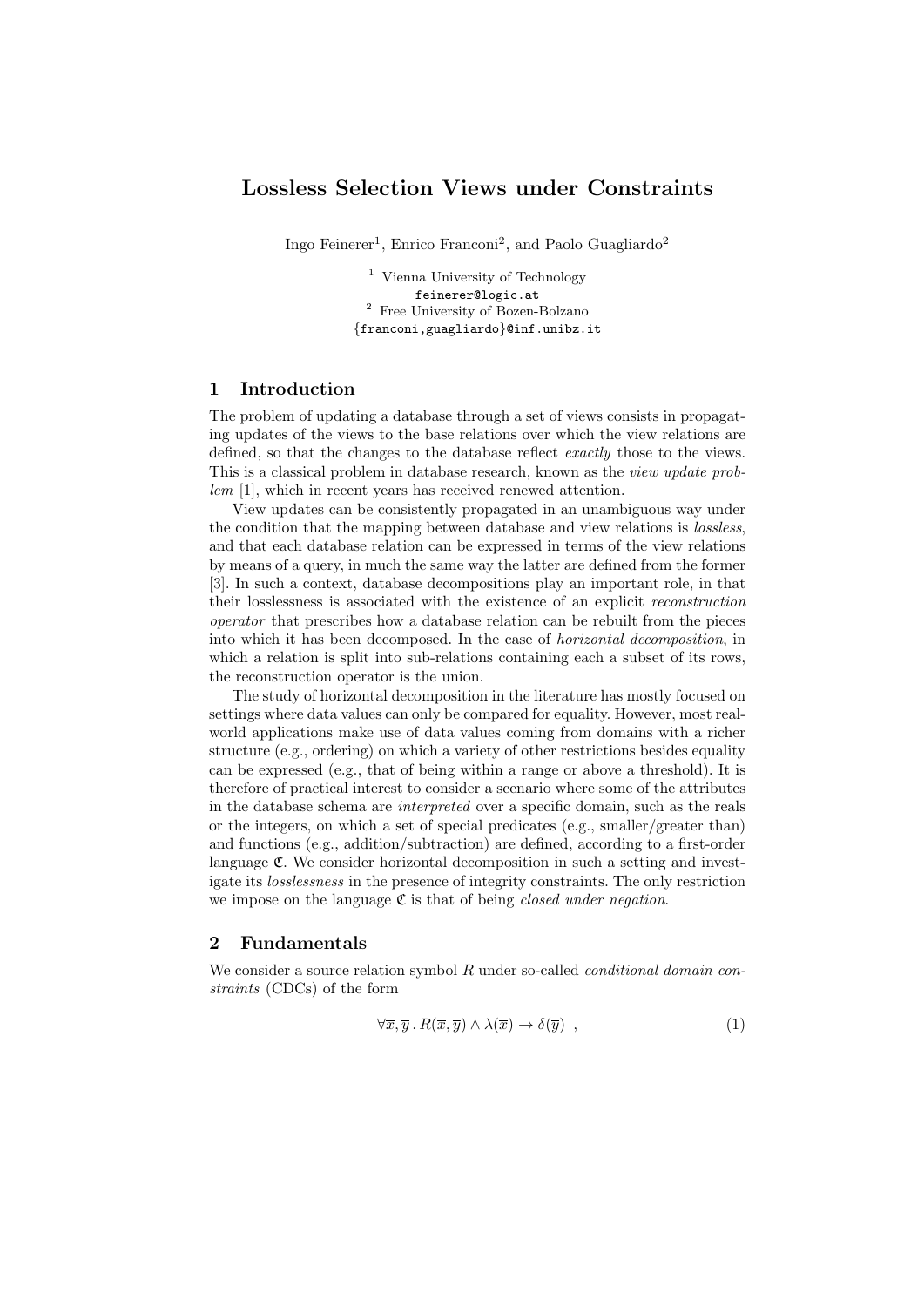where  $\lambda(\overline{x})$  is a Boolean combination of equalities  $x = a$  between a variable from  $\overline{x}$  and a constant, and  $\delta(\overline{y}) \in \mathfrak{C}$ . The variables in  $\overline{x}$  and  $\overline{y}$  are associated with non-interpreted and interpreted positions (that is, attributes) of R, respectively. By means of formulae in  $\mathfrak{C}$ , CDCs restrict the admissible values at interpreted positions, whenever a certain condition holds on the non-interpreted ones.

We consider a decomposed schema  $V$  consisting of view symbols having the same arity as  $R$ , each of which is defined by a formula of the form

$$
\forall \overline{x}, \overline{y} \,.\, V(\overline{x}, \overline{y}) \leftrightarrow R(\overline{x}, \overline{y}) \land (\lambda(\overline{x}) \,\mathsf{op}\,\sigma(\overline{y})) \quad , \tag{2}
$$

where  $\lambda(\overline{x})$  is as in (1),  $\sigma(\overline{y}) \in \mathfrak{C}$ , and op is  $\wedge$ . A set  $\Sigma$  of formulae of the form (2), one for each  $V \in V$ , specifies a horizontal decomposition of R.

#### 3 Losslessness

Lossless horizontal decomposition under CDCs can be characterised in terms of unsatisfiability in  $\mathfrak{C}$ , which gives a decision procedure for losslessness whenever the satisfiability of sets of formulae in  $\mathfrak C$  is decidable. The main idea is as follows:

- 1) With each equality between a variable and a constant a we associate a propositional variable  $p_i^a$ , whose truth-value indicates whether the value at (noninterpreted) position  $i$  is  $a$ .
- 2) For a given valuation  $\alpha$  of such propositional variables, we consider the set consisting of the C-formulae in the r.h.s. of all the CDCs that are "applicable" (i.e., the propositional representation of their l.h.s. is true) under  $\alpha$  and the negation of any C-formula  $\delta(\bar{y})$  appearing in some selection in  $\Sigma$  where the propositional representation of  $\lambda(\overline{x})$  is satisfied by  $\alpha$ .
- 3) Checking losslessness is equivalent to checking that there exists no valuation  $\alpha$  for which the above set of C-formulae is satisfiable.

The class of Unit Two-Variable Per Inequality formulae (UTVPIs) is a fragment of linear arithmetic over the integers for which the satisfiability problem is decidable in polynomial time [4]. UTVPI have the form  $ay+by' \leq d$ , where y and y' are integer variables,  $a, b \in \{-1, 0, 1\}$  and  $d \in \mathbb{Z}$ . We refer to Boolean combinations of UTVPIs as BUTVPIs; the satisfiability problem for sets of BUTVPIs is  $NP$ -complete [5]. It can be shown that, when  $\mathfrak C$  is the language of either UTVPIs or BUTVPIs, the problem of deciding losslessness is co-NP-complete.

## 4 Separability

We also investigated lossless horizontal decomposition under CDCs in combination with traditional integrity constraints, showing that functional dependencies (FDs) do not interact with CDCs and can therefore be allowed without any restriction, whereas this is not the case for unary inclusion dependencies (UINDs).

The main technical tool we employ in our study is the notion of *separability*: a class of constraints is separable from CDCs if, after making explicit the result of their interaction, captured by a suitable finite set  $\mathcal S$  of sound inference rules, we can focus solely on CDCs and disregard the other constraints, as far as lossless